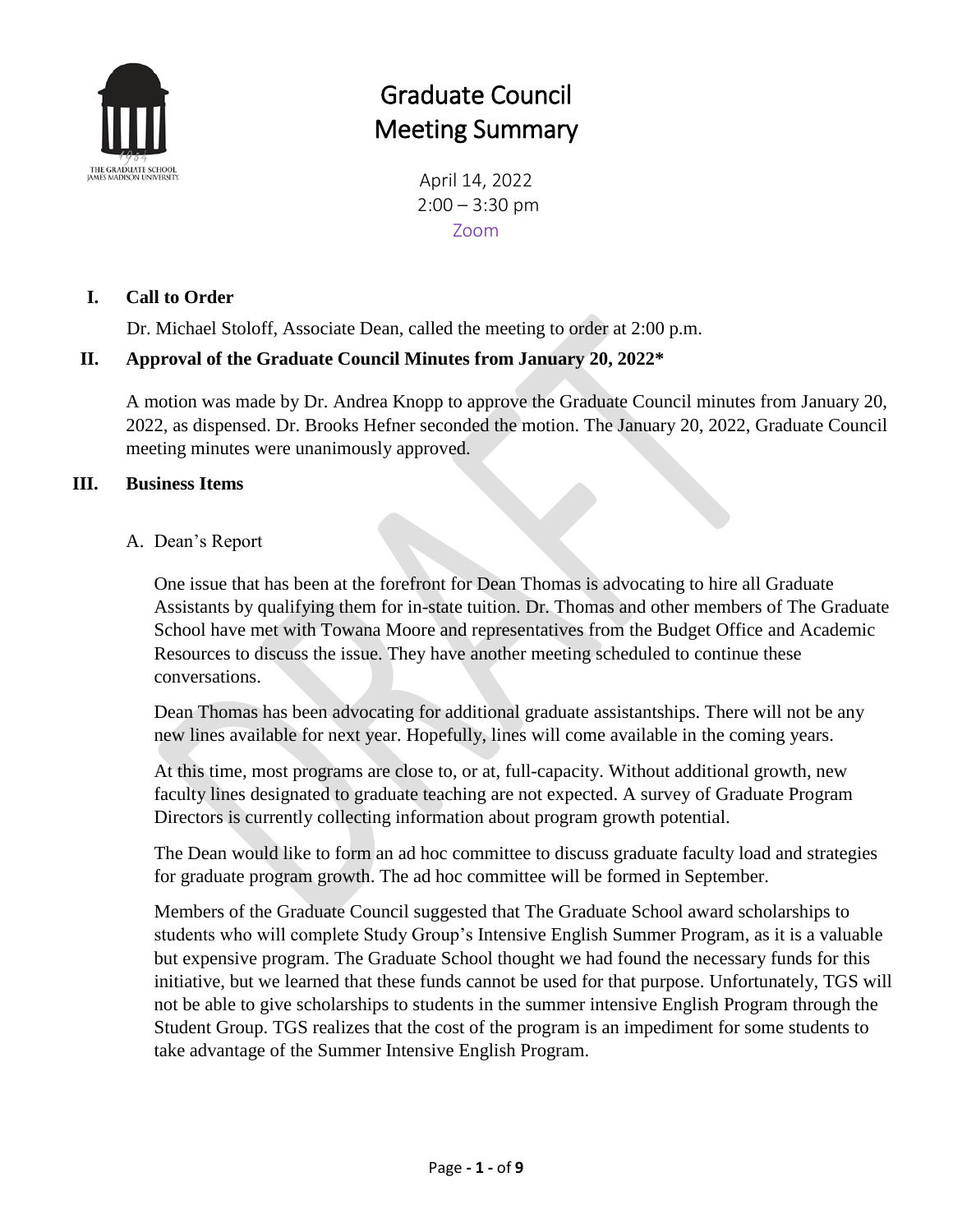#### B. Curriculum Chair Report

The next meeting of the Curriculum Committee is scheduled for April 28. Prior to that meeting, an agenda will be shared with all members of the Graduate Council.

#### C. Graduate Student Association Report

Last semester, the Graduate Student Association (GSA) gave remarks at the new student orientation, hosted a tailgate for the first football game of the season, provided an interview and resume workshop, participated in an intramural kickball team, and dispersed over \$2000 in grants for graduate students to pursue professional development opportunities.

During the first meeting of the spring semester, several international GSA members expressed concern regarding the lack of affordable housing available at JMU and in the surrounding community. In response to this concern, the GSA started a Facebook group to allow graduate students to find roommates and share housing opportunities with one another. The group already has over 50 members and they hope this will be a valuable resource for all JMU graduate students in the future.

In February, GSA hosted Dr. Deborwah Faulk to discuss her role as the Diversity, Equity, and Inclusion (DEI) junior faculty fellow for The Graduate School. Members were asked about their JMU experience and given the opportunity to share any concerns with her.

At the moment, the GSA is working to disperse another \$2000 in grants for graduate students to pursue professional development opportunities. GSA is also in the process of selecting both a graduate student and a faculty member to receive the GSA Impact Award at the Graduate Showcase. The GSA Impact Award is awarded to a faculty member and student who have positively impacted the JMU graduate community through their dedication, compassion, selfless efforts, and/or civic mindedness.

The GSA plans to conclude the semester on April  $25<sup>th</sup>$  by hosting a workshop with Alyssa Hawley from the University Career Center. Alyssa will discuss salary negotiation and job search engines, per the request of many of our members. Pizza and soda will be provided to incentivize members to join us.

Lastly, GSA is in the process of recruiting new members for the GSA executive board for the 2022-2023 academic year. The GSA plans on meeting with 6 interested members of the GSA to discuss the roles and responsibilities of each of the executive positions. Both Ellen Jones and Erin Hernon have enjoyed our time as GSA executive board members and look forward to watching the organization continue to grow.

#### D. THRIVE Report

On April 6, 2022, The Graduate School and Thrive held a Graduate School Forum for current undergraduate students at JMU. The event was designed to introduce students to the application process and expectations of graduate education in effort to uncover the "hidden curriculum." This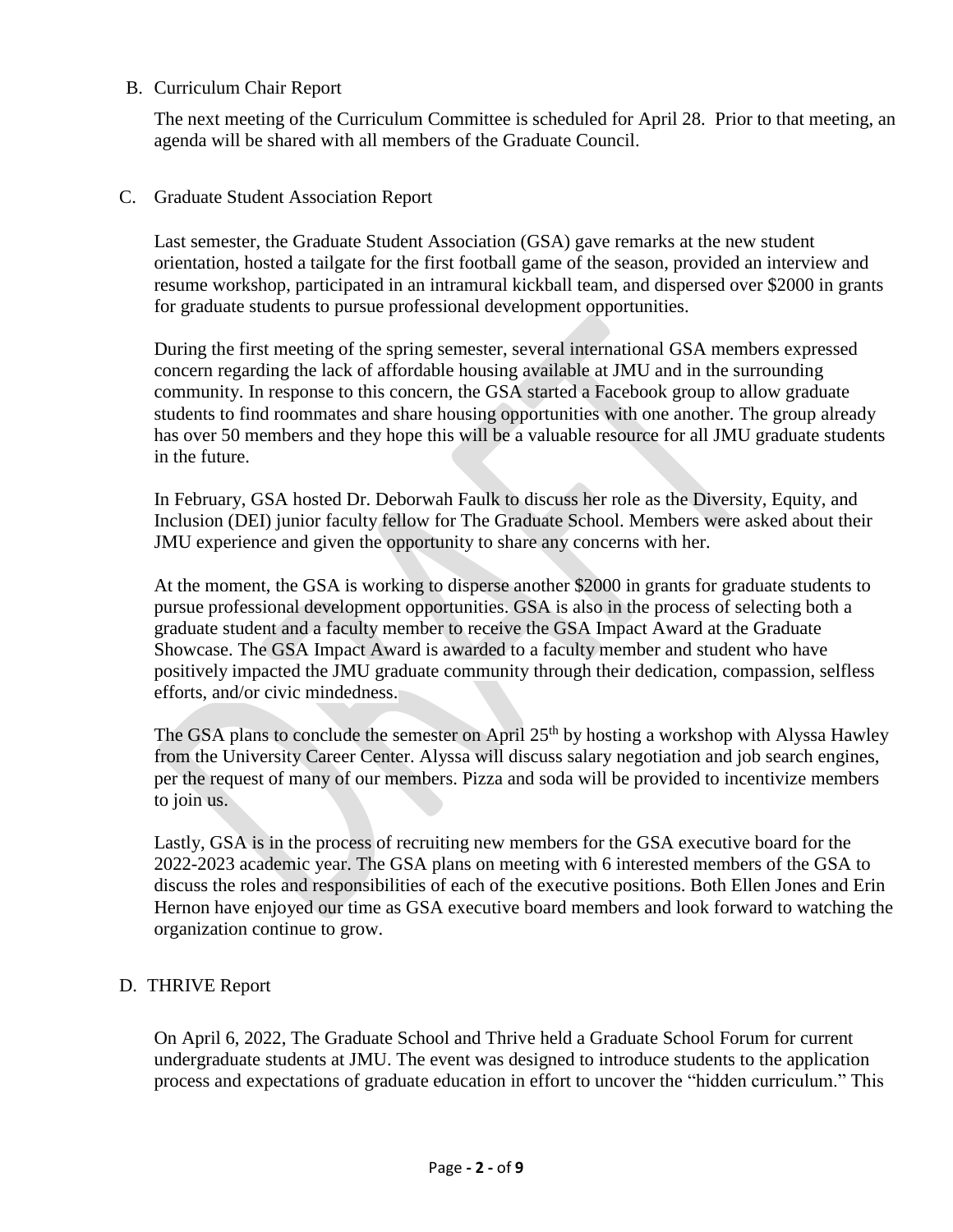was especially important for students of underrepresented and diverse backgrounds. Five current graduate students attended the event and served on a student panel to discuss their experiences as students. Speakers from Graduate Recruitment, Office of Financial Aid & Scholarships, and Off Campus Life were present for the event.

To wrap-up the semester, the plan is to hold drop-in hours on April 28, 2022. This space is intended to serve as a co-working space wherein students can simply join a place of community.

Moving forward, Dr. Faulk plans to continue to listen and hear from students in order to better improve graduate student success for all students.

Dr. Faulk is available to answer questions via email at [faulkdx@jmu.edu](mailto:faulkdx@jmu.edu)

### **IV. Unfinished Business**

None.

### **V. New Business**

### A. Graduate Program Director Position Description

The Graduate Program Director is a very important position. The Graduate Director Orientation Handbook contains a long list of the position responsibilities. While the listing is comprehensive, it does not include information on many issues such as appointment, release time, renumeration or evaluation. TGS examined Graduate Program Director position descriptions from other universities. Thinking about JMU, "a one size fits all" approach will not work because these positions vary from program to program. As we prepared the draft position description for the Graduate Program Director that was distributed prior to the meeting, the Graduate Council Executive Committee and the Deans have provided input.

Members made several suggestions which were noted by Dr. Stoloff. Members were also asked to share the document with their Academic Unit Head, their colleagues and forward any input to the attention of Dr. Stoloff [\(stolofml@jmu.edu\)](mailto:stolofml@jmu.edu) by April 28.

### B. Positioning Statement

The last publication of the Graduate View Book was prior to the pandemic. Programs and curriculum changes have been made since that publication necessitating an update of the Graduate View Book. The first step in updating this document was to create a "positioning statement" as an internal resource. JMU's Office of Communication and Marketing worked with the Graduate Council Executive Committee to develop a new positioning statement that was distributed prior to this meeting.

Once finalized, the Positioning Statement will serve as a description of how graduate education at JMU fulfills the needs of those prospective students. It makes the case regarding how JMU provides exceptional graduate experiences. The positioning statement will help guide the messaging in the View Book and ensure consistent communication and it will be used for future marketing efforts.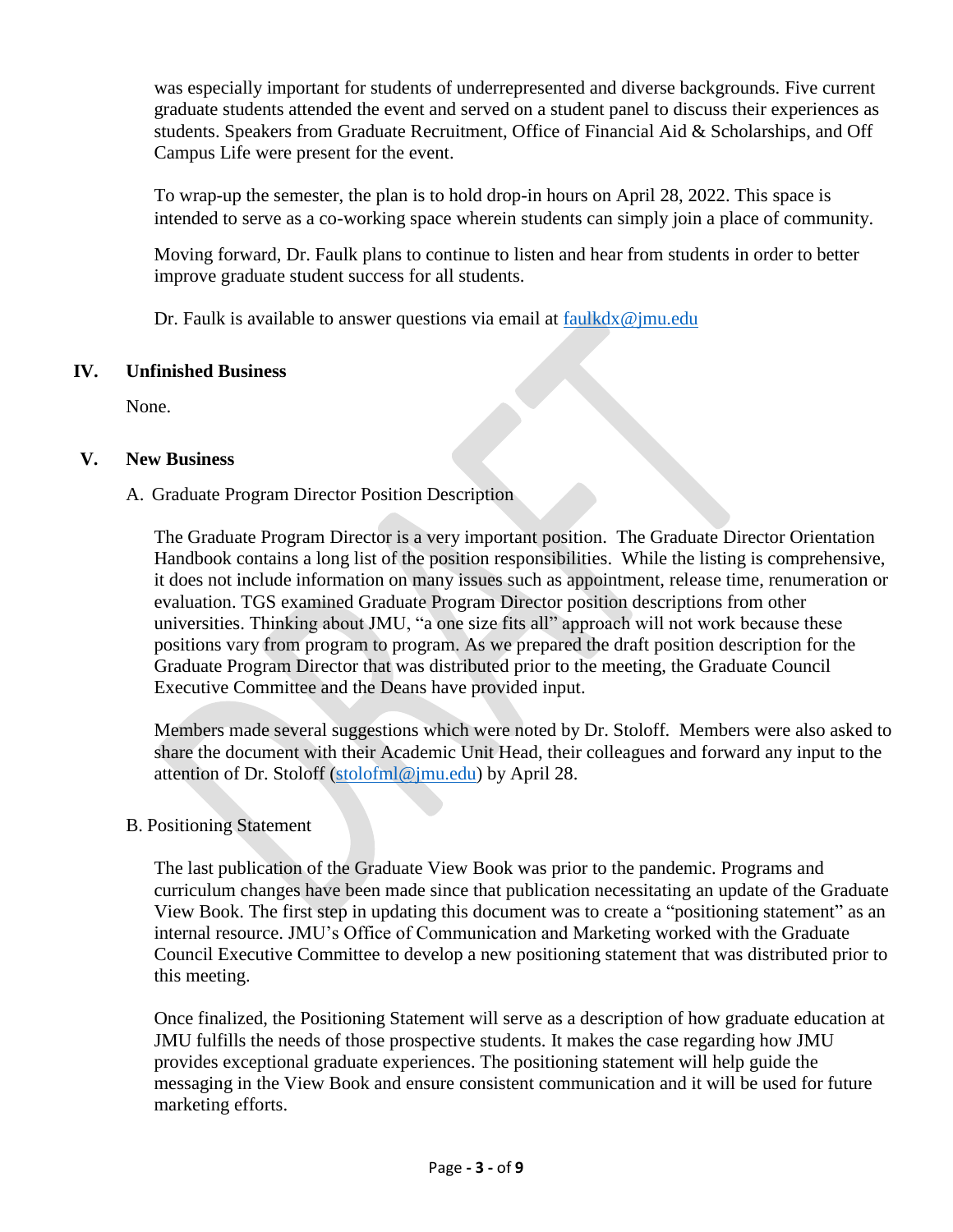Members were asked to review the draft and provide any feedback to Dr. Stoloff through email [\(stolofml@jmu.edu\)](mailto:stolofml@jmu.edu) by April 28.

#### **VI. Announcements**

A. The Showcase of Graduate Student Scholarship and Creative Activities is scheduled as a daylong event on Thursday, April 21, 2022, in the Hall of Presidents.

| <b>Research Presentations</b> | 8:30 a.m. $-12:15$ p.m. |
|-------------------------------|-------------------------|
| <b>Poster Presentations</b>   | 1:30 p.m. $-3:00$ p.m.  |
| Reception                     | 5:00 p.m. $-8:00$ p.m.  |
| Awards                        | $6:00$ p.m.             |

- B. The Graduate School Commencement Ceremony is scheduled for Thursday, May 12, 4:00 p.m. in the Atlantic Union Bank Center. Mr. Arber Shehu, who earned a Master's Degree in Health Science in 2020, will be the commencement speaker for the Graduate School Ceremony.
- C. Graduate Council Retreat, May 20 (tentative).

#### **VII. Conclusion**

With no further business, Dr. Brooks Hefner made a motion to adjourn the meeting. Dr. Orlandrew Danzell seconded the motion and members voted unanimously to end the Graduate Council Meeting at 3:13 p.m.

\*Votes are likely to be called for items marked with an asterisk.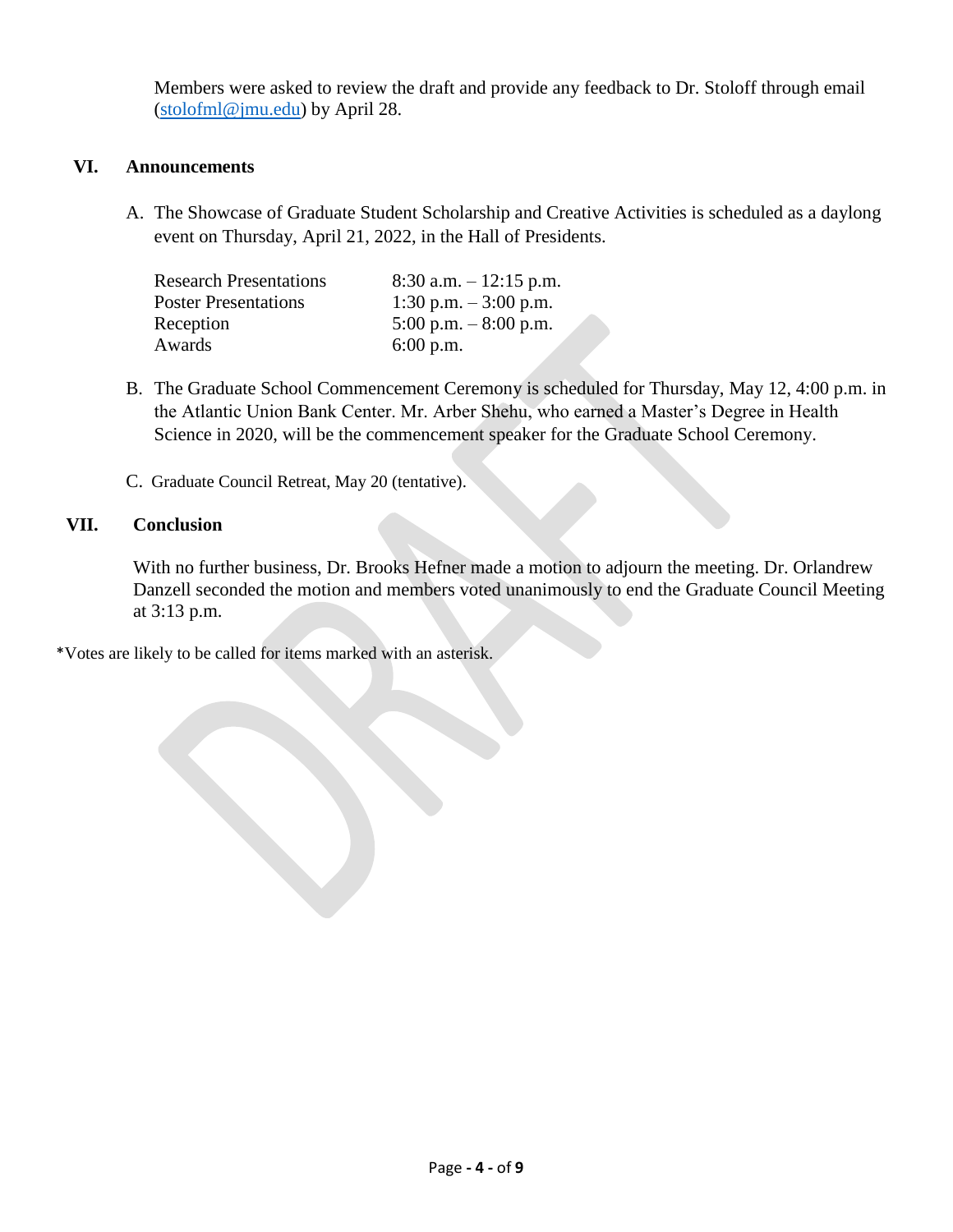

# Graduate Council Voting Members

Sign-in Sheet

April 14, 2022 2:00 - 3:30 pm

## Zoom

| Last Name  | <b>First Name</b> | Academic Unit                                          | Joined Zoom Meeting |
|------------|-------------------|--------------------------------------------------------|---------------------|
| Almjeld    | Jennifer          | Writing, Rhetoric, & Technical<br>Communication (WRTC) | Yes                 |
| Akers      | Jeremy            | Health Professions                                     | Yes                 |
| Bandalos   | Deborah           | Department of Graduate<br>Psychology                   | Yes                 |
| Carr       | Julie Wallace     | Hart School                                            | Yes                 |
| Coates     | Tabitha           | Learning, Technology, &<br>Leadership Education        | Yes                 |
| Dabback    | William           | Music                                                  | Yes                 |
| Danzell    | Orlandrew         | School of Integrated Sciences                          | Yes                 |
| Dillard    | David             | History                                                | Yes                 |
| Dyche      | Jeff              | Psychology - Undergraduate                             | Yes                 |
| Hefner     | <b>Brooks</b>     | English                                                | Yes                 |
| Heydari    | Hossain           | Computer Science                                       | Yes                 |
| Hickerson  | Corey             | Communication & Advocacy                               | Yes                 |
| Imbrescia  | Eric              | Early, Elementary & Reading<br>Education               |                     |
| Knopp      | Andrea            | <b>Nursing</b>                                         | Yes                 |
| Mayhew     | Fred              | Political Science                                      | Yes                 |
| Nichols    | Nancy             | Accounting                                             |                     |
| Nye        | Susan             | Kinesiology                                            | Yes                 |
| Rout       | Ayasakanta        | Communication Sciences &<br>Disorders (CSD)            | Yes                 |
| Rutherford | Matthew           | <b>Business Administration</b>                         |                     |
| Sloan      | Margaret          | School of Leadership                                   | Yes                 |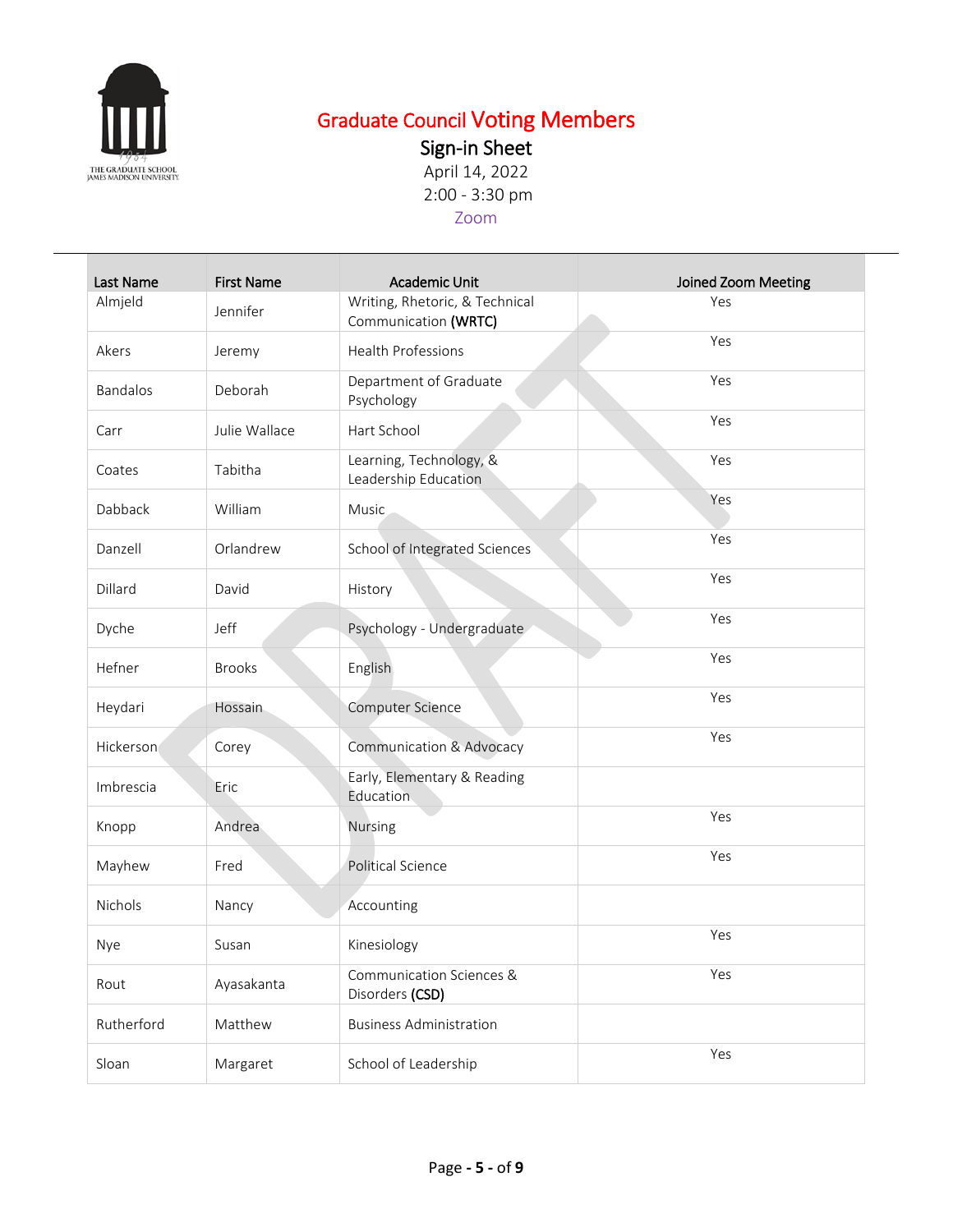

# Graduate Council Voting Members

Sign-in Sheet

April 14, 2022 2:00 - 3:30 pm Zoom

| Stevens    | Alexis      | Mathematics                                           | Yes |
|------------|-------------|-------------------------------------------------------|-----|
| Timler     | Geralyn     | Communications Sciences and<br><b>Disorders</b>       | Yes |
| Wasta      | Stephanie   | Educational Foundations &<br>Exceptionalities         | Yes |
| Webb       | Angela      | Middle, Secondary and<br><b>Mathematics Education</b> | Yes |
| Wightman   | Bill        | School of Art & Design History                        | Yes |
| Wunderlich | Roshna      | Biology                                               | Yes |
| Jones      | Ellen Marie | <b>Graduate Student Association</b>                   |     |
| Curtis     | Ramond      | <b>Graduate Student Association</b>                   |     |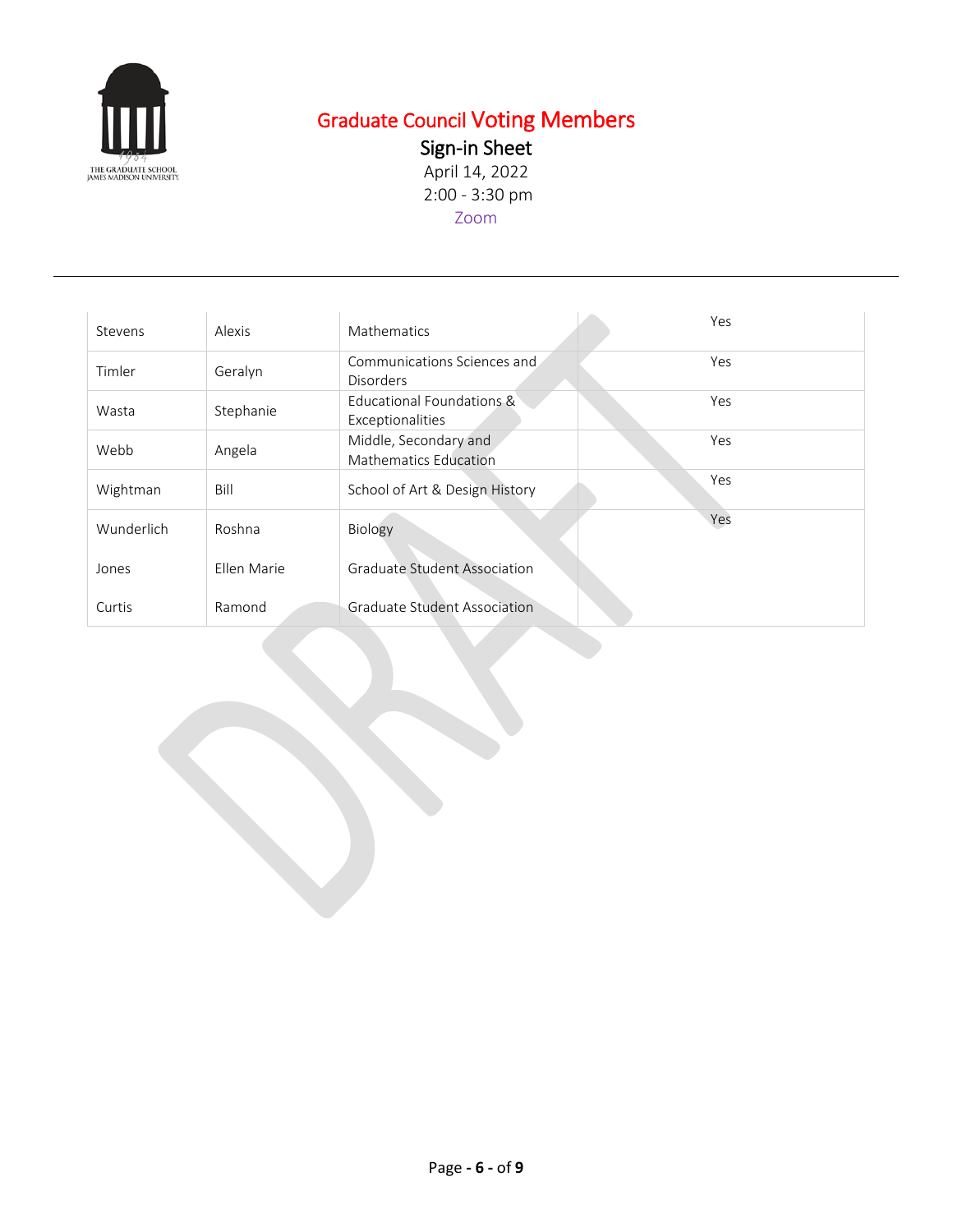

# Graduate Council Guests

Sign-in Sheet April 14, 2022 2:00 - 3:30 pm Zoom

| The Graduate School Representatives<br><b>Non-Voting Members</b> |                                                                  |                     |
|------------------------------------------------------------------|------------------------------------------------------------------|---------------------|
| <b>Full Name</b>                                                 | <b>Title</b>                                                     | Joined Zoom Meeting |
| Linda Thomas                                                     | Dean                                                             |                     |
| Michael Stoloff                                                  | Associate Dean, Admissions and Recruitment                       | Yes                 |
| Laura Ryman                                                      | Interim Assistant Dean and Director of Graduate Student Services | Yes                 |

| <b>Guests</b> |                   |                                                                        |                     |
|---------------|-------------------|------------------------------------------------------------------------|---------------------|
| Last Name     | <b>First Name</b> | Academic Unit                                                          | Joined Zoom Meeting |
| Anderson      | Robin             | Graduate Psychology                                                    |                     |
| Apple         | Kevin             | Associate Dean, College of Sciences &<br><b>Mathematics</b>            | Yes                 |
| Bell          | Pamela            | Dean's Office, The Graduate School                                     |                     |
| Bourne        | Mary Lou          | Research and Scholarship                                               |                     |
| Davis         | <b>Marcus</b>     | Dean's Office, College of Science & Mathematics                        |                     |
| <b>Doss</b>   | Cheryl            | Dean's Office, The Graduate School                                     | Yes                 |
| Faulk         | Deborwah          | Diversity, Equity and Inclusion Faculty Fellow, The<br>Graduate School | Yes                 |
| Gallagher     | Scott             | Associate Dean, College of Business                                    |                     |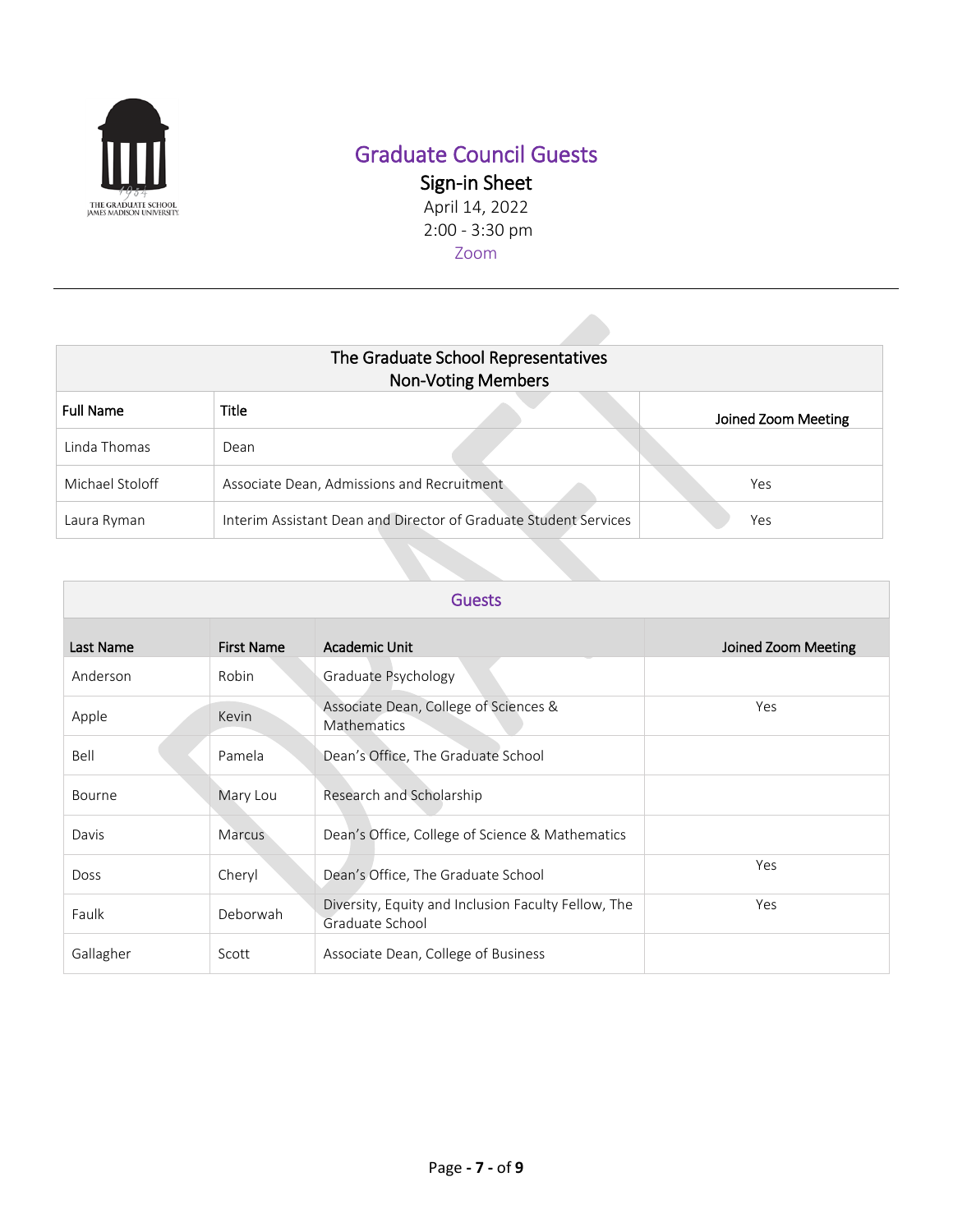

# Graduate Council Guests

Sign-in Sheet

April 14, 2022 2:00 - 3:30 pm

## Zoom

| Last Name         | <b>First Name</b> | <b>Academic Unit</b>                                                   | Joined Zoom Meeting |
|-------------------|-------------------|------------------------------------------------------------------------|---------------------|
| Hajdasz           | Lisa              | Dean's Office, The Graduate School                                     |                     |
| Holloway          | Steven            | Libraries & Educational Technologies                                   | Yes                 |
| Kielty            | Michelle          | School Counseling Program                                              |                     |
| Klein             | Michael           | Associate Professor, WRTC                                              |                     |
| Lee               | Hakseon           | Diversity, Equity and Inclusion Faculty Fellow, The<br>Graduate School | Yes                 |
| MacDonald         | Sarah             | Dean's Office, Professional & Continuing<br>Education                  |                     |
| Maxwell           | Paula             | Vice Provost, Faculty & Curriculum                                     | Yes                 |
| Michael           | Lynette           | Dean's Office, The Graduate School                                     | Yes                 |
| Miller            | Yvonne            | Dean's Office, The Graduate School                                     |                     |
| Shackelford       | Kristi            | Office of Vice Provost for Academic Development                        |                     |
| <b>Stax Brown</b> | Carol             | Interim Director, Center for Global Engagement                         | Yes                 |
| Stevens           | Wren              | Interim Associate Dean, College of Visual &<br>Performing Arts         |                     |
| Tang              | Jeff              | Dean's Office, College of Integrated Science and<br>Engineering        |                     |
| Way               | Henry             | Interim Associate Dean, CISE, ISAT                                     |                     |
| White             | Sian              | Associate Dean, College of Arts and Letters                            | Yes                 |
| Zugelder          | Bryan             | Associate Dean, College of Education                                   |                     |